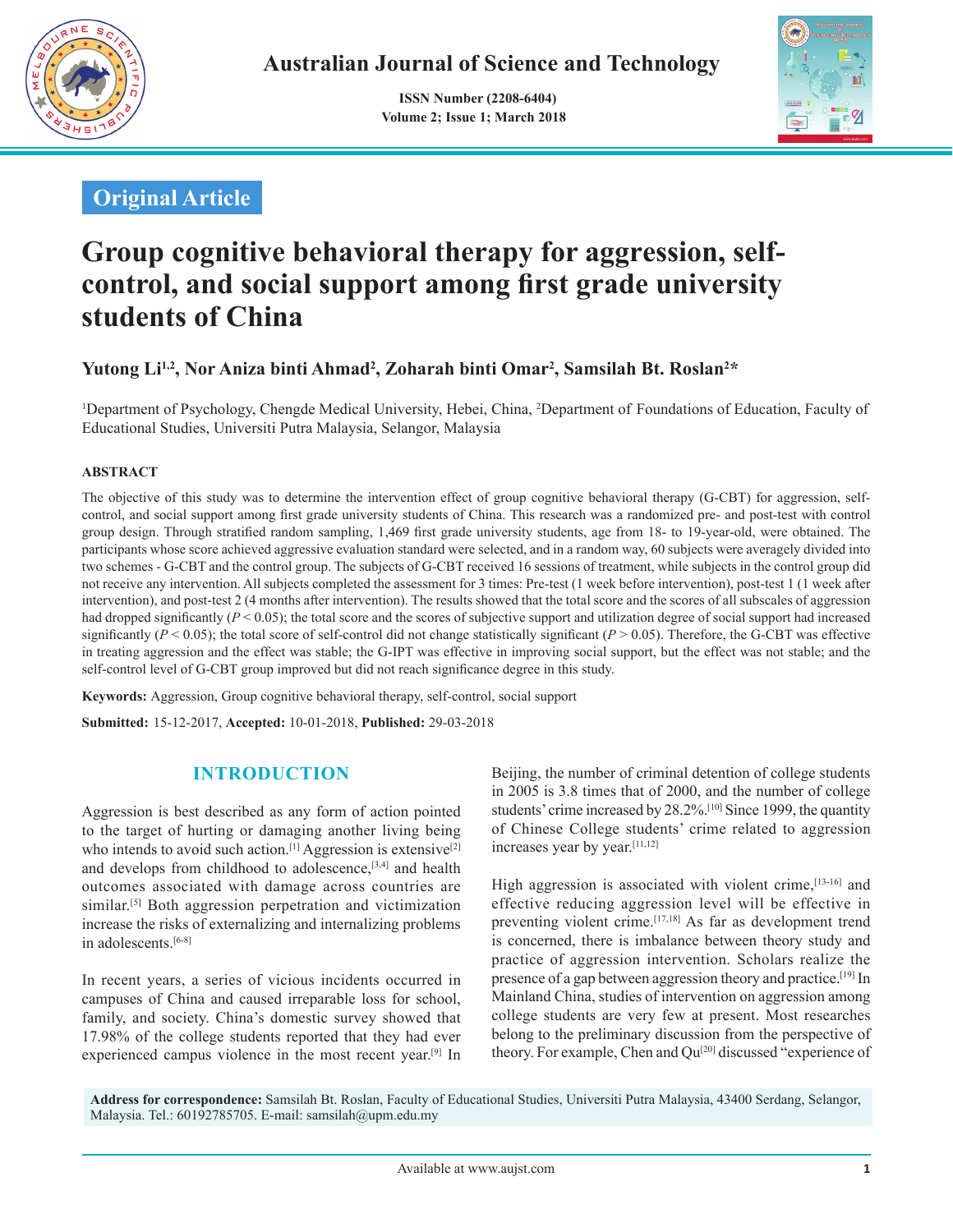positive emotion" applying to control undergraduates' violence on the basic of "emotion and violence" and "the function of positive emotion" theories. Another study showed that dialectical thinking leads to reduced aggression.[21] Therefore, at present and in Mainland China, it is more necessary for researchers to carry out an increasing number of researches of intervention for aggression.

Cognitive behavioral therapy (CBT) is derived from the integration of cognitive therapy and behavioral therapy. CBT is a kind of widely empirical support treatment for a mass of mental health problems including aggression.[22-24] For aggression, tactics used in a CBT way alter aggressive behavior while synchronously change their cognition about situations. It is suggested that aggression is associated with a tendency to interpret situations as threatening or hostile even when they are not. A goal of CBT is to reduce these kinds of hostile biases.<sup>[25]</sup> According to a meta-analysis of CBT in the intervention of aggression as well as hyperactivity-impulsivity, Robinson *et al*. [26] found that CBT was an effective treatment to reduce hyperactivity-impulsivity and aggression in children and youth. CBT supposes that changing maladaptive thinking can change the emotion and behavior,[27] but recent variants emphasize changes in one's relationship to maladaptive thinking rather than changes in thinking itself.[28] CBT is characteristically concise, collaborative, problem-focused, and goal-oriented. It focuses on defining the problem, generating alternative solutions, anticipating consequences, introducing behavioral monitoring, and prioritizing responses. Everyone has his/her own special cogitation pattern which is affected by individual experiences, faith, and schemas. Distortions of cognition promote persons' misunderstanding of actuality, paying more attention to negative indications, or bring to mind the negative state of affairs, which promote negative schemas of the world, the self, and future.[29] CBT concentrates on making better emotive responses and maladjusted actions by altering cognitions.[30] CBT is described as remedial actions, combining tactics from cognitive and behavior psychology

to intervene varying disorders such as fear, anxiety, phobia, and aggression.[24] As mentioned above, a cognitive viewpoint of aggression considers that aggression is manifestation of a person's irrational thoughts. These thoughts lead to hostility, anger, and aggression. $[31]$  Conventionally, CBT is mostly used in individual treatment. With the growing number of psychological disorders, the phenomenon of a lack of professional therapists is more prominent. As a result, more and more researchers gradually turn to pay close attention to group CBT. Researchers found that under the same condition of treatment time, the efficiency of the group therapy is 50% more efficient than individual therapy. At the same time, the group therapy can reduce the economic costs.[32]

Cognitive restructuring has been successfully used in the treatment of aggression. Aderanti and Hassan<sup>[33]</sup> investigated the effectiveness of cognitive restructuring and self-management on adolescent rebelliousness. The finding proved that cognitive restructuring was effective in the treatment of rebelliousness. Shirin *et al*.<sup>[34]</sup> investigated the potency of the program of anger management on decreasing the aggression among middle school students. The outcomes showed that the program of anger management could reduce total aggression, aggressive behavior, and thought of aggression in high school students. Problem-solving skill training is a kind of cognitive behavioral intervention which pays attention to train the adaptive attitudes and skills to solve the social problem. Social problem solving is thought to play an important role as a mediator and host the relationship between the stressful life events and happiness.[35] Deficit in problem-solving skills plays an important role in the progress of aggression.<sup>[36]</sup> Rebecca<sup>[37]</sup> investigated the impact of a social problem-solving skills' training program with a sample of 105 juvenile offenders. The result showed that the adolescents in the intervention conditions significantly improved on their aggressive behavior from before and after the intervention compared with adolescents in the control condition. Besides, studies showed that social skills' training significantly increased social growth, self-esteem, personality

| <b>Variables</b> | N  | M     | <b>SD</b> |       | 95% confidence interval | Min | <b>Max</b> |
|------------------|----|-------|-----------|-------|-------------------------|-----|------------|
|                  |    |       |           | Lower | <b>Upper</b>            |     |            |
| Aggression       |    |       |           |       |                         |     |            |
| Control          | 30 | 72.33 | 6.315     | 69.98 | 74.69                   | 61  | 87         |
| G-CBT            | 29 | 73.38 | 4.709     | 71.59 | 75.17                   | 65  | 83         |
| Self-control     |    |       |           |       |                         |     |            |
| Control          | 30 | 35.30 | 7.091     | 32.85 | 37.95                   | 22  | 52         |
| G-CBT            | 29 | 38.34 | 6.073     | 36.03 | 40.65                   | 22  | 48         |
| Social support   |    |       |           |       |                         |     |            |
| Control          | 30 | 66.23 | 11.270    | 62.03 | 70.44                   | 38  | 81         |
| G-CBT            | 29 | 64.79 | 11.509    | 60.42 | 69.17                   | 38  | 80         |

|  | Table 1: Descriptive statistics of the total score of aggression, self-control, and social support |
|--|----------------------------------------------------------------------------------------------------|
|--|----------------------------------------------------------------------------------------------------|

SD: Standard deviation, G‑CBT: Group cognitive behavioral therapy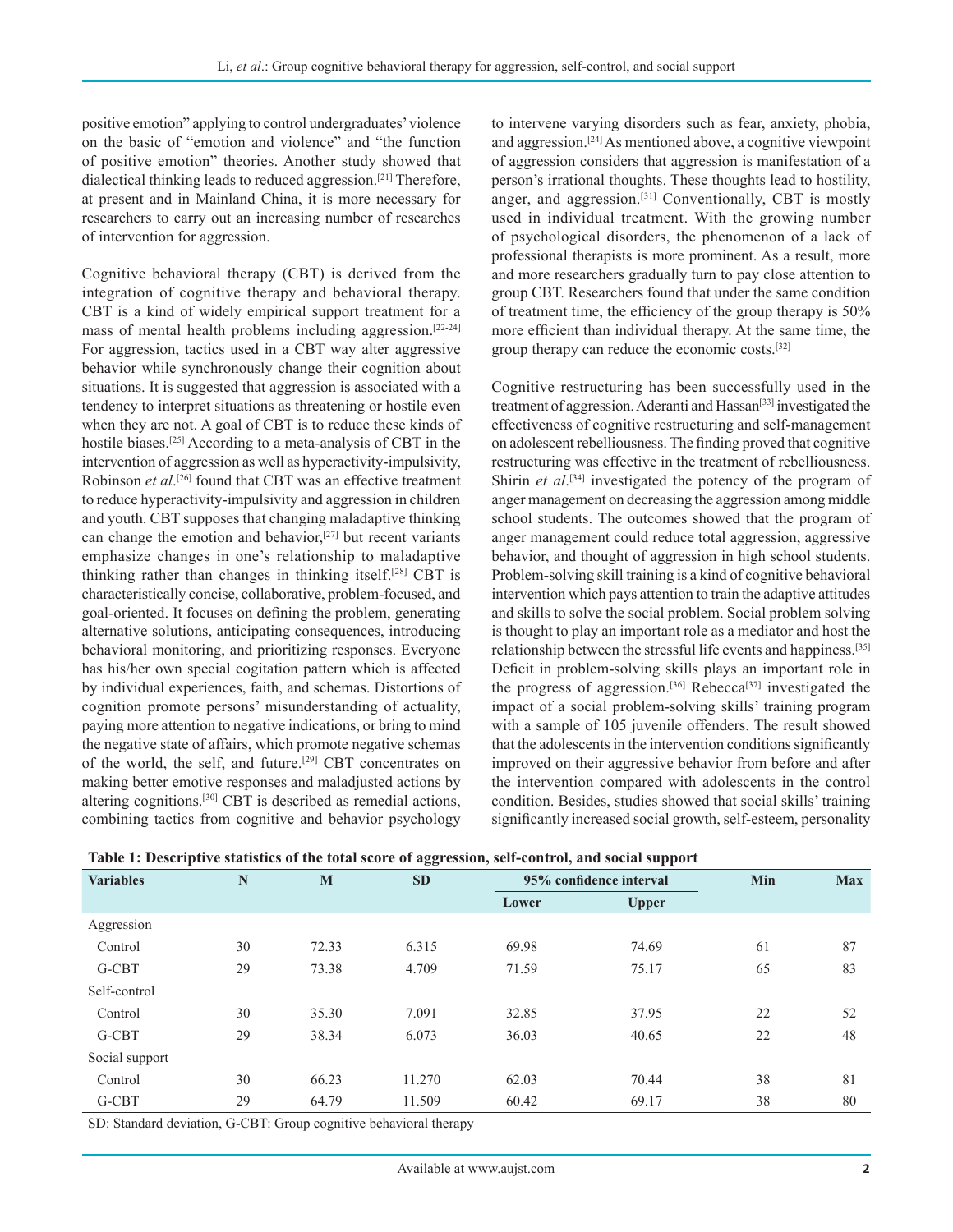adequacy, and reduced inappropriate behaviors such as aggression in adolescents.[38-44]

Aggression is thought to reflect a defect in integrating brain structures and promoting emotion regulation,<sup>[45]</sup> moral decision-making[46] and utilization of knowledge about social conventions.[47] Interpersonal provocation usually enhances aggressive impulses and anger. Failed to master impulse of aggression is often a general reason of violence and aggression.[48] Baumeister *et al*. [49] defined self-control as the capacity of regulating cognition, emotion, and behavior for the sake of achieving long-range targets. Matt<sup>[50]</sup> defined selfcontrol as the ability to control one's emotions, behavior, and desires in the face of external demands to function in society. Tangney *et al.*[51] proved that people with high self-control had more satisfying and secure interpersonal relationships and less aggression than people with low self-control.

The implication of social support is the network of all people with whom a person has family, social, and personal relations.[52] Social support includes four primary classifications - instrumental, social, informative, and emotional. Bandura<sup>[53]</sup> emphasizes that children or adolescents' social network is a major factor in prediction of whether they will turn into aggressive or not. The adolescent, who has positive company and fine social network, is able to generate a sociable trend instead of antisocial action. Therefore, social support is a major part of the resources of environment for young people. Rajesh et al.<sup>[54]</sup> conducted a study to investigate the impact of social support on self-esteem and aggression. The result showed that there was a significant negative correlation between aggression and social support  $(r = -0.22)$ . From the literature, pressure and distress are the most common causes of aggression.<sup>[55,56]</sup> Kashani and Shepperd<sup>[57]</sup> conducted a study to determine the degree of social support in predicting the adolescents' using reasoning and aggression to solve the interpersonal conflict. Despite all the teenagers appeared to use reasoning to solve the conflict, those with a low level of social support were more likely to report using verbal and physical aggression to resolve conflict. Kase *et al*. [58] investigated the relationships between aggression, life skills, social support, and mental health. Covariance structure analysis showed that the life skills scores were positively related to the social support scores, and then, the social support scores were negatively related to the aggression scores.

Based on the existing studies, the researcher creatively adopts optimized integration of a variety of cognitive behavioral skills to make the treatment plan of more reasonable. Group CBT (G-CBT) adopts the same basic structure and focus of individual CBT, though modifies to employ the group format. Relative to the individual therapy, group psychotherapy could solve more similar psychological barriers in the same time. Agroup provides clients with a platform which is closer to the real world, facilitated transferring the acquired skills to real life. In view of the current station of a lack of professional mental health workers in Chinese universities, to a certain extent, this study should provide an approach to make up for the shortage. At the same time, this study should further broaden the applicatory field of CBT and provide new empirical support for the related theories of psychotherapy.

Hence, the purpose of this study was to examine three hypotheses: (1) The G-CBT is effective in treating aggression and the effect is stable; (2) the G-CBT is effective in enhancing self-control and the effect is stable; and (3) the G-CBT is effective in improving social support and the effect is stable.

#### **METHODS**

#### **Design**

As an experimental study, the design of this study was randomized pre- and post-test with control group design. The researcher respectively investigated the short-term effect and long-term effect of G-CBT for aggression, self-control, and social support. To eliminate or control the influence of extraneous variables as much as possible, the researcher did a series of arrangement in experimental design. For example, the three universities to which participants belonged located in the same city, and thus, it could effectively reduce the effect of regional difference to the result. Besides, this study was a long-term intervention study, and the subjects lived and studied under natural conditions except participating in the regular treatment. To control the additional variables which might cause psychological and behavioral changes of the subjects, a control group was set. All treatments were arranged in the same place, and the researcher as well as the assistants who participated in this study had accepted the unified training and adopted the same treatment program. Due to random sampling and the existence of the control group, the research could effectively prevent the selective bias, avoid the participation of subjective factors, control the systemic error, balance the influence of unexpected factors, and be the basis of inference statistics. Moreover, the questionnaires which were used in this study had higher reliability and validity, and these three questionnaires were consistent in the three measures. For the sake of preventing the influence of memory which was formed in the previous tests on the subsequent tests, the researcher added in two other questionnaires, one is Eysenck personality questionnaire, and the other is 16 personality factor questionnaire (16 PF). Therefore, the effects of instrumentation for this study could be controlled.

#### **Participants**

The target population of this study was the first grade students of three universities in Hebei province of China, which contained a comprehensive university, a university of medical sciences, and a normal university, and age between 18 and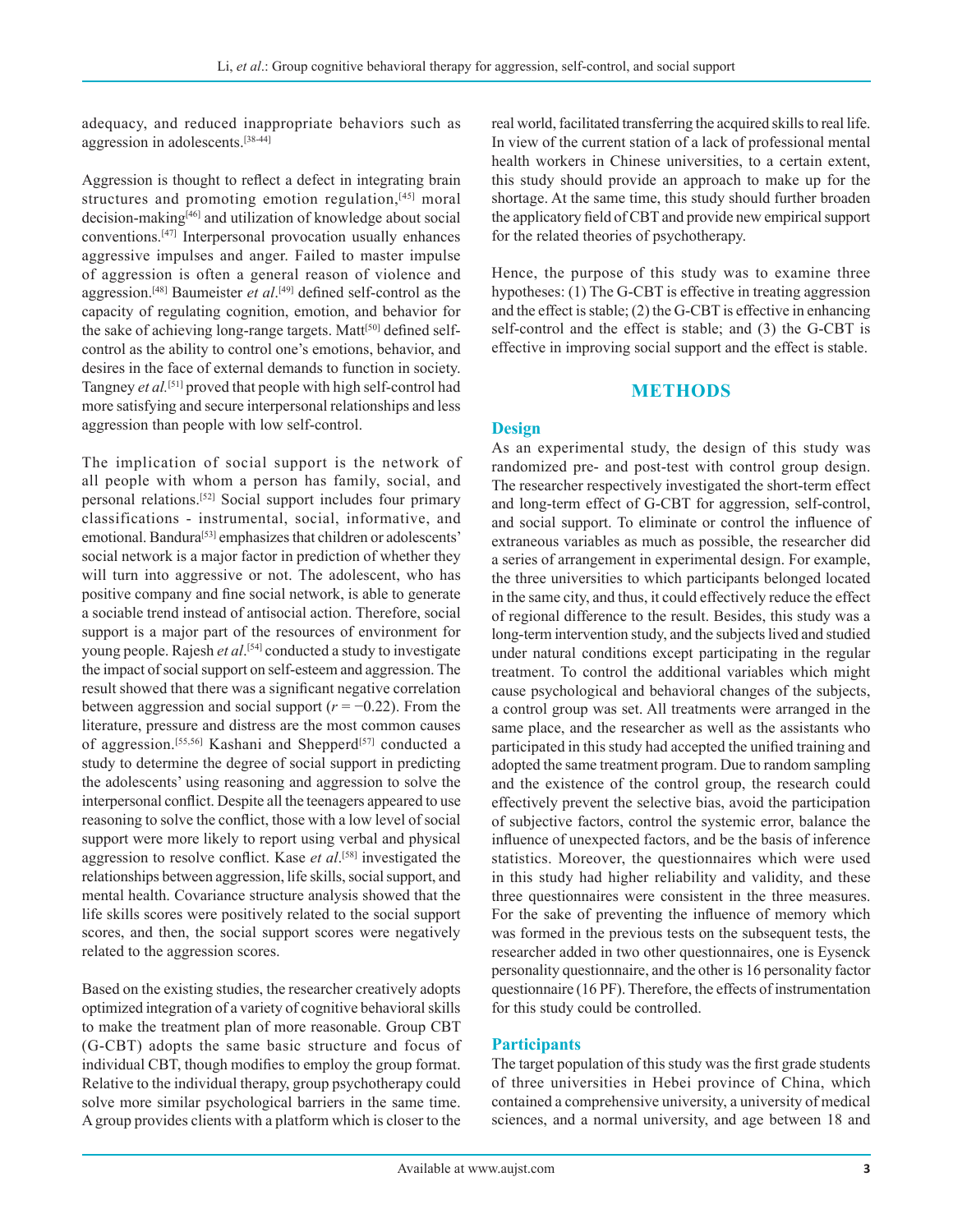19-year-old. There were a total of 8853 university students who met the requirement of this study. After stratified random sampling, a total of 1469 students were obtained. The main basis of stratified sampling in this study included gender (male or female) and professional fields (liberal arts or science). Through assessment using the questionnaire of Chinese College Students' Version of Buss–Perry Aggression Questionnaire (CC-BPAQ), the participants whose score achieved aggressive evaluation standard (one standard deviation [SD] more than average) were selected. In accordance with random way, 60 subjects (male=26 and female=34) were extracted and averagely divided into two groups - the G-CBT group and the control group.

#### **Baseline Equivalence**

For the basic demographic characteristics such as age, gender, and so on, there was no significant difference between the two groups  $(P > 0.05)$ . The total score of CC-BPAQ was the most important baseline index. The researcher had also checked the consistency of total score of self-control and social support between the treatment group and control group.

*T*-test between the control group and the G-CBT showed that in terms of total score of aggression, self-control, and social support, there was no significant difference (aggression: T = −0.719, *P* > 0.05; self-control: T = −1.769, *P* > 0.05; and social support:  $T = 0.947$ ,  $P > 0.05$ ). In other words, the baselines of total aggression, self-control, and social support were consistency and that implied the participants were homogeneous. In addition, this study was a single factor, repeated measurement design. Therefore, the intervention effect could be examined through, respectively, comparison the data of the measurements of the control group and the G-CBT group.

#### **Procedure**

The researcher had accepted the professional training of G-CBT and had obtained the corresponding qualification. The participants who took part in the intervention needed to meet the criteria of (1) getting high scores in aggression questionnaire and (2) agreeing participate in this study and having the willingness of enhancing own mental health. All participants needed to sign the informed consent.

In this study, the program of G-CBT referenced to several programs of aggression intervention such as aggression replacement training[59] and was carried out a certain adjustment. It involved 16 weekly sessions, each group included 10 participants and each session lasted for 60 min, while subjects in the control group did not receive any intervention, just to participate the assessments. All subjects were asked to complete the assessment for 3 times: Pre-test (1 week before the intervention), post-test 1 (1 week after the intervention), and post-test 2 (tracking), which was 4 months after intervention. This intervention involved four phases: (1) Pre-treatment assessment, (2) cognitive restructuring and moral reasoning (reconceptualization), (3) anger management, and (4) skills consolidation, application, and generalization.

Pre-treatment assessment was the initial phase of therapy and was in the form of individual. The therapist established the preliminary therapeutic alliance with clients, completed an assessment, and evaluated the client's suitability for G-CBT. This process was completed before the formal treatment. In cognitive restructuring and moral reasoning (session 1–8), first, through a series of group activities such as "the wind blows", "snowball," and so on, the researcher (leader) promoted the group members' knowing and understanding each other, clarified the goal and the nature of the group, and formed the expectation as well as the deed of the group. Second, the researcher helped the group members to understand the relationship between automatic thinking, emotion, and behavior; the concept and characteristics of anger and aggression; and learn empathy or transpositional consideration through the role playing of "the blinds and crutches" or "trip to trust." Third, under the guidance of the leader, the group members understood their dominant characteristics of emotion and the characteristics of cognitive distortions. Through combing mood and discussion, the leader made the group members more adept at identifying automatic thoughts and experienced the changes of cognition and mood after setback. Fourth, the leader helped the team members to realize their negative emotions and the cause such as anger, the common forms of cognitive distortion, and preliminary master the rational thinking methods. Finally, through the group activity such as "dark map versus light map," the leader helped the group members familiar with individual irrational beliefs, learn to change mood through adjusting cognition, understand the relationship between the automatic thinking, intermediate thinking and schema, and master cognitive restructuring techniques. In anger management stage (session 9–13), first, through role play, discussion and group activities, the leader helped the group members recognize the influence of anger for behavior, body and mind, the manifestations and characteristics of aggression, understand the basic methods for controlling negative emotions such as the effective method of venting and expressing anger through learning relaxation and biofeedback technology. Second, through a series of activities, the leader made the team members familiar with the principle of biofeedback and gradually master relaxation techniques, the problem-solving skills as well as effective communication techniques, accurately grasp the individual irrational beliefs, and skillfully use thinking conversion technology. Finally, through reviewing the transformation of thinking, relaxation, problem-solving, and social skills training, the researcher helped the group members more clearly understand their own problem orientations and problem-solving styles, familiar with effective communication skills, and develop well social skills.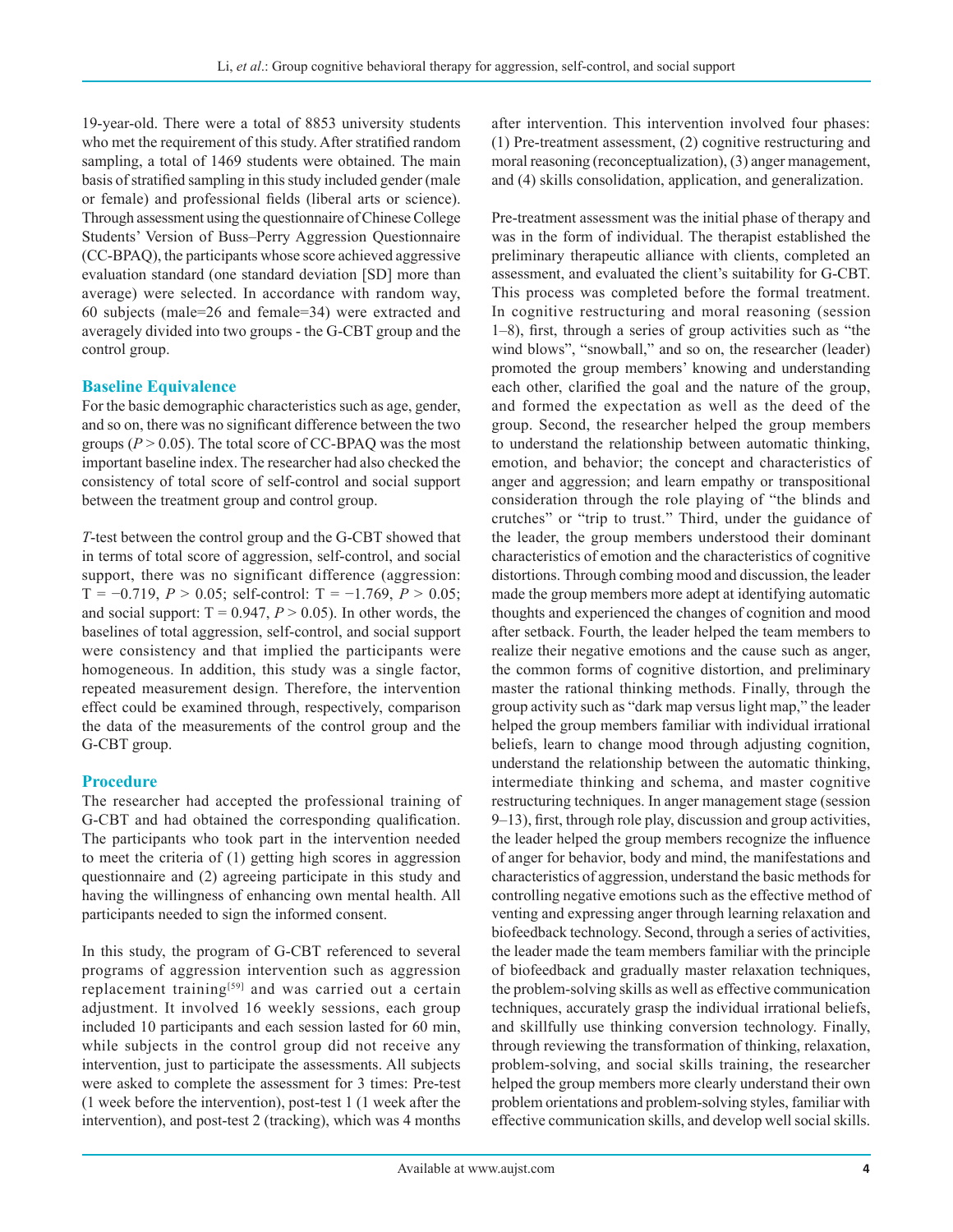In skills' consolidation, application, and generalization stage (session 14–16), first, the researcher further strengthened the group members' adjustment methods and techniques of mood and helped them learn to build a cheerful mood and realize that they were the owners of mood. Second, through review, the group members listed strategies that they had learned and utilized to cope with aggression and anger in previous group activities, enhanced the understanding and mastering of these knowledge and skills, and discussed with the leader about the ways in which they could continue to use these techniques to manage future situations and events. Finally, the group members summarized their group experience and understood each group member's performance in the group, and then, the leader finished the intervention friendly and safely.

In addition, the leader assigned the homework to the group members in every session except the last one and checked the completion of the homework at the beginning of each session. The fact proved that this process was very meaningful.

#### **Measure**

#### *Aggression*

CC-BPAQ was used in this study to measure aggression of the participants. CC-BPAQ includes 22 items and belongs to self-report, five-point Likert scale.<sup>[60]</sup> It is the Chinese revision of the BPAQ. The BPAQ is one of the most used instruments to assess aggression. In terms of the construct validity of CC-BPAQ, confirmatory factor analysis showed that the data fitting was good (goodness of fit index [GFI] = 0.917, adjusted GFI  $= 0.896$ , comparative fit index  $[CFI] = 0.899$ , and root mean square error of approximation [RMSEA] = 0.059). In terms of criterion validity, the scores of physical aggression, hostility, and anger proneness in CC-BPAQ negatively correlated with the scores of the Chinese University students social skill inventory ( $r = -0.19, -0.23$ , and  $-0.20$ ;  $P < 0.01$ ) while positively correlated with the scores of the revised cheek and buss shyness ( $r = 0.45, 0.21, 0.11,$  and 0.32;  $P < 0.01$ ). In terms of the internal consistency,  $\alpha$  of total score was = 0.89, and  $\alpha$  of 4 subscales were between 0.73–0.85. The test-retest coefficient was 0.91 for the total scale and 0.75–0.80 for the 4 subscales  $(P < 0.01)$ .<sup>[60]</sup>

#### *Self-control*

Self-control scale (SCS) for Chinese college students was used in this study to measure self-control of the participants. Tangney *et al*.<sup>[51]</sup> introduced a reflective measure of selfcontrol which has gained popularity in social science research. Tangney demonstrated that their self-report scale of self-control items is correlated with a variety of individual behaviors and psychological well-being, including eating disorders, alcoholism, anxiety, depression, emotional stability, family conflict, and interpersonal relationship quality. The Chinese revised questionnaire still retains the three dimensions of impulse control, work or entertainment moderation, and resistance of temptation. The total variance explanation of the original questionnaire of five dimensions is 42.3% and the revised questionnaire is 53.7%.[61] Confirmatory factor analysis showed that the revised SCS was five-factor construct and had good construct validities  $(RMSEA = 0.050, GFI$  $= 0.91$ , incremental fit index  $= 0.93$ , non-normed fit index (NNFI) =  $0.91$ , and CFI =  $0.93$ ). The correlation between total score of SCS and that of grade point average was 0.146; the correlation between total score of SCS and that of interpersonal satisfaction scale was 0.280; the correlation between total score of SCS and that of life satisfaction scale was 0.163, and the correlation between total score of SCS and that of general health questionnaire (CHQ) was 0.317. Internal consistency: α value for the SCS scale was 0.862. The reliability coefficient of the test-retest stability coefficient was 0.850.<sup>[61]</sup>

#### *Social support*

Social support scale for university students was used in this study to measure the social support of the participants. It is a rating scale that is suitable for Chinese College students and is formulated by Ye and Dai.<sup>[62]</sup> It contains 17 items that respectively belong to three factors - subjective support, objective support, and utilization degree. Confirmatory factor analysis showed that the values of NFI, NNFI, and CFI were above 0.9,  $RMSEA = 0.03$ . Using SCL-90 for criterion, the results showed that the test accords with the requirement of psychometrics. The internal consistency of the three subscales - subjective support, objective support, and support utilization degree in the college student samples, respectively, is 0.845, 0.814, and 0.874. For full scale,  $\alpha$  = 0.906. The testretest reliability coefficient of the three subscales and full scale are 0.630, 0.799, 0.720, and 0.821.

#### **Data Analysis**

The methods of statistical analysis adopted in this study mainly included Mauchly's test of sphericity, single factor, repetitive measure analysis of variance, and *T*-test. All data analysis processes were finished using the Statistical Package for the Social Sciences (version 22).

#### **RESULTS**

Table 2 displays the means and SDs of the total score of aggression, self-control, and social support by the time series. Spherical test results showed that some factors were significant, and the corrected values were adopted [Table 3]. Table 4 shows that in terms of control group, compared with pretest, there was a significant change on the total score of aggression, and the total score of aggression had dropped significantly (*F* = 3.594, *P* < 0.05); there was no significant change on the total score of self-control and social support. In terms of the G-CBT group, compared with pretest, there were significant differences on total score of aggression and social support. The total score of social support had increased significantly  $(F = 5.743, P < 0.01)$ ,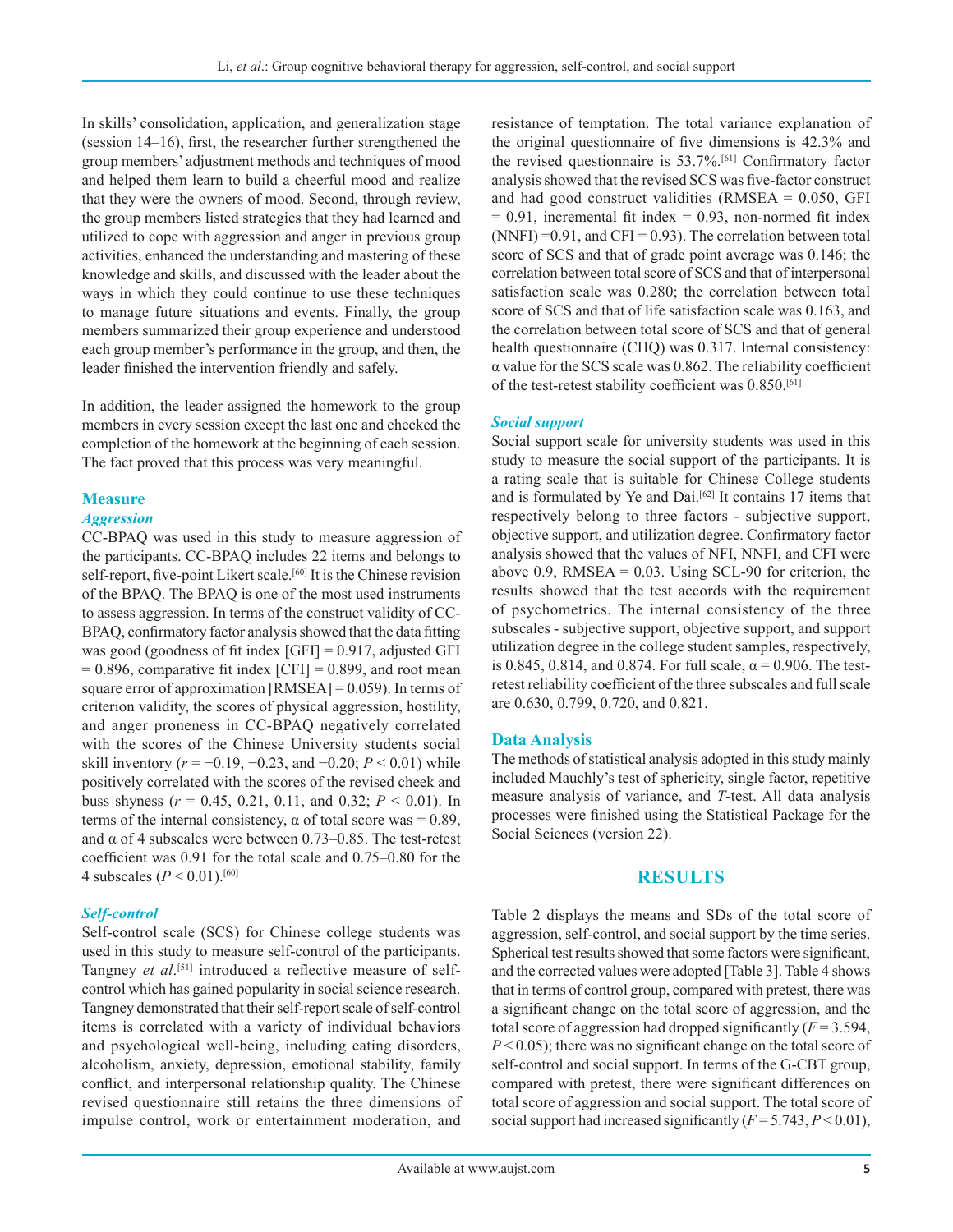| <b>Schemes</b> |    | <b>Total score</b> | <b>Pre-test</b>    | Post-test 1        | Post-test 2        |
|----------------|----|--------------------|--------------------|--------------------|--------------------|
| Control        | 30 | Aggression         | $72.33\pm 6.315$   | $69.77 \pm 5.124$  | $69.03 \pm 6.376$  |
|                |    | Self-control       | $35.30 \pm 7.091$  | $37.40 \pm 7.959$  | $34.77 \pm 5.367$  |
|                |    | Social support     | $66.23 \pm 11.270$ | $66.63 \pm 12.257$ | $67.37 \pm 12.631$ |
| G-CBT          | 29 | Aggression         | 73.38±4.709        | $63.72 \pm 11.517$ | $61.93 \pm 13.693$ |
|                |    | Self-control       | $38.34\pm 6.073$   | $39.38 \pm 7.143$  | $40.48 \pm 8.488$  |
|                |    | Social support     | 64.79±11.509       | 72.45 ± 10.598     | $67.55 \pm 12.645$ |

**Table 2: Descriptive statistics of total aggression, self-control, and social support (time series)**

| Table 3: Mauchly's test of sphericity for total aggression and social support |  |  |  |
|-------------------------------------------------------------------------------|--|--|--|
|                                                                               |  |  |  |

| Within<br>df<br>Mauchly's W<br><b>Measure</b><br>Approximate |           | <b>Significant</b> | <b>Epsilon</b> |                |          |                           |             |       |
|--------------------------------------------------------------|-----------|--------------------|----------------|----------------|----------|---------------------------|-------------|-------|
| subjects' effect                                             |           |                    | Chi-square     |                |          | <b>Greenhouse-Geisser</b> | Huynh-Feldt | Lower |
|                                                              |           |                    |                |                |          |                           |             | bound |
| Control                                                      | AG        | 0.892              | 3.214          | 2              | 0.201    | 0.902                     | 0.958       | 0.500 |
|                                                              | <b>SC</b> | 0.983              | 0.483          | $\overline{c}$ | 0.786    | 0.983                     | 1.000       | 0.500 |
|                                                              | <b>SS</b> | 0.980              | 0.573          | 2              | 0.751    | 0.980                     | 1.000       | 0.500 |
| G-CBT                                                        | AG        | 0.950              | 1.377          | 2              | 0.501    | 0.953                     | 1.000       | 0.500 |
|                                                              | <b>SC</b> | 0.735              | 8.314          | 2              | $0.016*$ | 0.790                     | 0.830       | 0.500 |
|                                                              | <b>SS</b> | 0.778              | 6.795          | $\overline{c}$ | $0.033*$ | 0.818                     | 0.862       | 0.500 |

AG: Aggression, SC: Self-control, SS: Social support; \**P*<0.05. G-CBT: Group cognitive behavioral therapy

|  | Table 4: Univariate Tests of total aggression, self-control, and social support (time series) |
|--|-----------------------------------------------------------------------------------------------|
|--|-----------------------------------------------------------------------------------------------|

| <b>Source</b> | <b>Measure</b> | The spherical inspection | <b>Type III sum of squares</b> | df    | <b>Mean square</b> | $\mathbf F$ | <b>Significant</b> |
|---------------|----------------|--------------------------|--------------------------------|-------|--------------------|-------------|--------------------|
| Control       | AG             | Sphericity assumed       | 180.156                        |       | 90.078             | 3.594       | $0.034*$           |
|               | <b>SC</b>      | Sphericity assumed       | 116.289                        |       | 58.144             | 1.274       | 0.287              |
|               | <b>SS</b>      | Sphericity assumed       | 19.822                         |       | 9.911              | 0.070       | 0.932              |
| G-CBT         | AG             | Sphericity assumed       | 2199.172                       |       | 1099.586           | 12.602      | $0.000**$          |
|               | <b>SC</b>      | Greenhouse-Geisser       | 19.954                         | 1.581 | 12.621             | 0.244       | 0.732              |
|               | <b>SS</b>      | Greenhouse-Geisser       | 871.816                        | 1.636 | 532.893            | 5.743       | $0.009**$          |

\**P*<0.05, \*\**P*<0.01. AG: Aggression, SC: Self‑control, SS: Social support, G‑CBT: Group cognitive behavioral therapy

and the total score of aggression had dropped significantly  $(F = 12.602, P < 0.01)$ . Based on this, the researcher carried on the further examination for these dependent variables.

Tables 5 and 6 show that, for the control group, combined with time series and descriptive statistics, the hostility factor and total score had a significant difference between pre-test, post-test 1, and post-test 2 (*P* < 0.05). Hostility score decreased significantly in the post-test 1 but rebounded in the post-test 2. The total score showed a trend of decline. For the G-CBT group, the univariate tests of aggression showed that there were significant differences on the total score and the scores of all subscales between pre-test, post-test 1, and post-test 2 (impulsivity,  $F = 4.019$ ,  $P < 0.05$ ; hostility,  $F = 4.726$ ,  $P < 0.05$ ; physical aggression,  $F = 20.696$ ,  $P < 0.01$ ; and anger proneness,  $F = 5.683, P < 0.01$ ). Combined with the descriptive statistics, the implementation of the G-IPT significantly reduced all subscales score, which further reduced the total score of aggression. The univariate tests of social support showed that there were significant differences on the total score and the subscales of subjective support and utilization degree between pre-test, post-test 1, and post-test 2 (subjective support,  $F = 5.953$ ,  $P < 0.01$  and utilization degree,  $F = 6.616$ ,  $P < 0.01$ ). Combined with the descriptive statistics, the implementation of the G-CBT significantly increased the subjective support, utilization degree, and total social support.

By comparing the total aggression and social support of posttest 1 and post-test 2 between the two groups, there were significant differences between the G-CBT group and the control group. Except the total social support in the post-test 2 (T =  $0.056$ ,  $P > 0.05$ ), the total aggression of the G-IPT group was significantly lower than the control group both in the post-test 1 (T = 2.619,  $P < 0.01$ ) and post-test 2 (T = 2.568,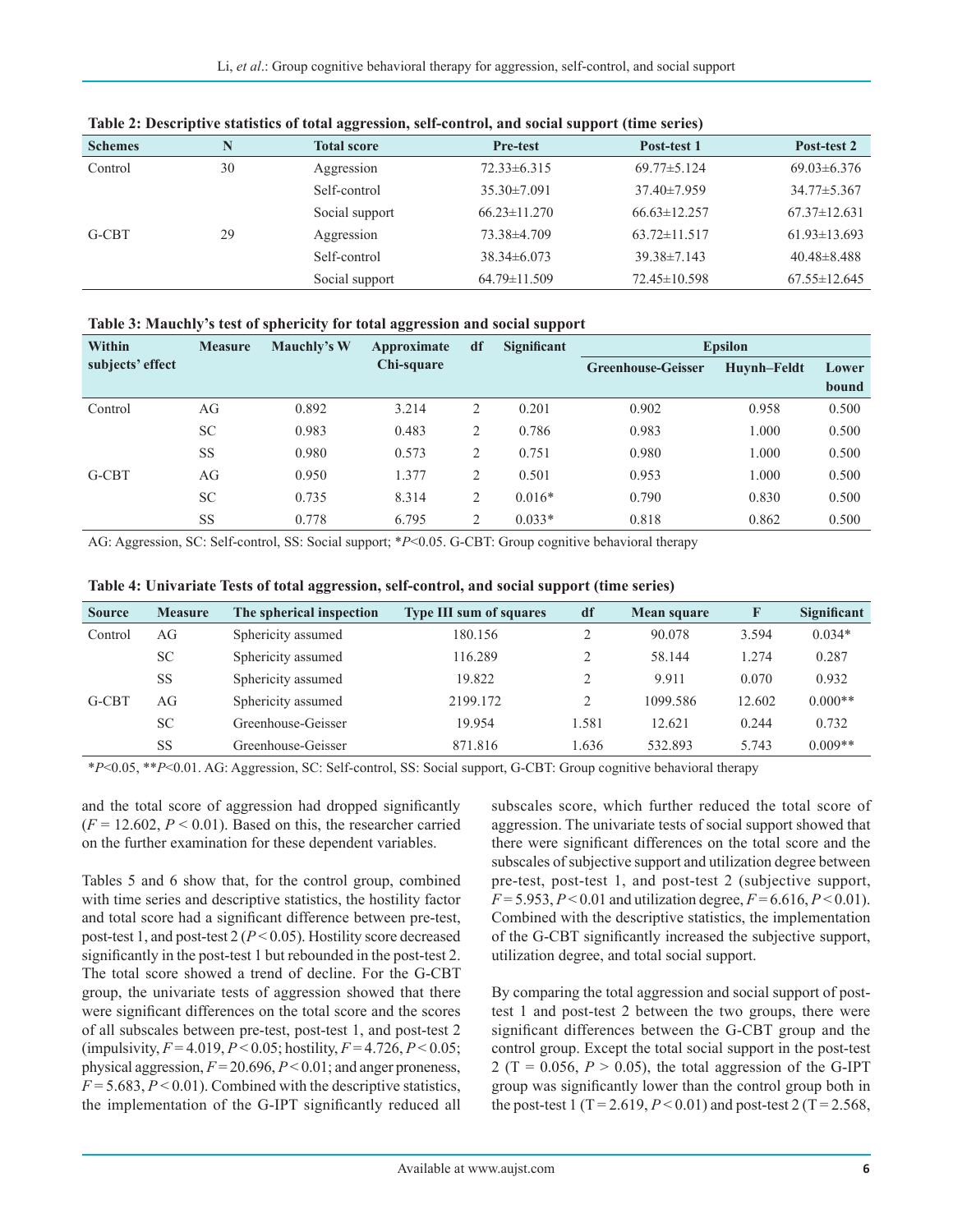$P \le 0.01$ ), and the total social support was significantly higher than the control group in the posttest 1 (T = 2.137,  $P < 0.05$ ).

Figure 1 shows that compared with pre-test, both of the total scores of G-CBT group and the control group reduced in the post-test 1 and then gradually stabilized. Figure 2 shows that compared with pre-test, the total scores of G-CBT group increased significantly in the post-test 1 and then gradually reduced in the post-test 2.

**DISCUSSION**

In the present study, the G-CBT included many links such as the choice of subjects, the therapist's attitude, and the structure of group activities. Without careful planning and reasonable arrangement, these factors might disrupt or even destroy group therapy. The researcher thought seriously about these factors before the intervention and made the program of group activities

| Table 5: Means and standard deviations of dependent variables by time series |  |
|------------------------------------------------------------------------------|--|
|------------------------------------------------------------------------------|--|

| <b>Schemes</b> | $\mathbb N$ | <b>Variables</b>     | <b>Pretest</b>    | <b>Posttest 1</b>  | <b>Posttest 2</b>  |
|----------------|-------------|----------------------|-------------------|--------------------|--------------------|
| Control        | 30          | Impulsivity          | 20.50±4.747       | $20.87 \pm 2.389$  | $20.27 \pm 2.149$  |
|                |             | Hostility            | 23.87±4.289       | $21.90 \pm 2.440$  | $22.27 \pm 2.303$  |
|                |             | Physical aggression  | $17.60 \pm 5.727$ | $16.60\pm4.073$    | $16.67\pm4.964$    |
|                |             | Anger proneness      | $10.37 \pm 2.619$ | $10.17 \pm 2.321$  | $10.17 \pm 2.379$  |
|                |             | Total aggression     | $72.33 \pm 6.315$ | $69.77 \pm 5.124$  | $69.03 \pm 6.376$  |
| G-CBT          | 29          | Impulsivity          | $21.21 \pm 2.596$ | $21\pm3.536$       | $18.83 \pm 5.134$  |
|                |             | Hostility            | $24.52 \pm 3.602$ | $21.45 \pm 5.409$  | 22.03±4.792        |
|                |             | Physical aggression  | $17.21 \pm 3.087$ | $12.31 \pm 4.218$  | 12.31±4.124        |
|                |             | Anger proneness      | $10.45 \pm 2.458$ | $8.97 \pm 2.97$    | $8.76 \pm 2.799$   |
|                |             | Total aggression     | 73.38±4.709       | $63.72 \pm 11.517$ | $61.93 \pm 13.693$ |
|                |             | Objective support    | $25.66 \pm 3.667$ | $26.52 \pm 3.970$  | 25.34±4.805        |
|                |             | Subjective support   | $18.52\pm4.509$   | $21.03 \pm 3.343$  | $19.62 \pm 3.904$  |
|                |             | Utilization degree   | $20.62 \pm 5.991$ | 24.90±4.370        | 22.59 ± 5.773      |
|                |             | Total social support | 64.79±11.509      | $72.45 \pm 10.598$ | $67.55 \pm 12.645$ |

G-CBT: Group cognitive behavioral therapy

#### **Table 6: Univariate Tests of dependent variables**

| <b>Source</b> | <b>Measure</b> |                    | <b>Type III sum of squares</b> | df             | <b>Mean square</b> | $\mathbf{F}$ | Significant |
|---------------|----------------|--------------------|--------------------------------|----------------|--------------------|--------------|-------------|
| (time series) |                |                    |                                |                |                    |              |             |
| Control       | IM             | Greenhouse-Geisser | 5.489                          | 1.490          | 3.684              | 243          | 0.719       |
|               | HO             | Greenhouse-Geisser | 65.622                         | 1.646          | 39.857             | 3.813        | $0.037*$    |
|               | PH             | Greenhouse-Geisser | 18.756                         | 1.452          | 12.915             | 0.524        | 0.539       |
|               | AN             | Sphericity assumed | 0.800                          | 2              | 0.400              | 0.081        | 0.922       |
|               | TA             | Sphericity assumed | 180.156                        | $\overline{2}$ | 90.078             | 3.594        | $0.034*$    |
| G-CBT         | IM             | Sphericity assumed | 100.759                        | $\overline{2}$ | 50.379             | 4.019        | $0.023*$    |
|               | HO             | Sphericity assumed | 153.954                        | $\overline{2}$ | 76.977             | 4.726        | $0.013*$    |
|               | PH             | Sphericity assumed | 463.54                         | $\overline{2}$ | 231.77             | 20.696       | $0.000**$   |
|               | AN             | Sphericity assumed | 49.264                         | $\overline{2}$ | 24.632             | 5.683        | $0.006**$   |
|               | TA             | Sphericity assumed | 2199.172                       | $\overline{2}$ | 1099.586           | 12.602       | $0.000**$   |
|               | <b>OB</b>      | Sphericity assumed | 21.402                         | 2              | 10.701             | 1.237        | 0.298       |
|               | <b>SU</b>      | Greenhouse-Geisser | 92.345                         | 1.506          | 61.323             | 5.953        | $0.010**$   |
|               | UT             | Greenhouse-Geisser | 265.678                        | 1.482          | 179.274            | 6.616        | $0.007**$   |
|               | <b>TS</b>      | Greenhouse-Geisser | 871.816                        | 1.636          | 532.893            | 5.743        | $0.009**$   |

IM: Impulsivity, HO: Hostility, PH: Physical aggression, AN: Anger proneness, TA: Total aggression, OB: Objective support,

SU: Subjective support, UT: Utilization degree, TS: Total social support. \**P*<0.05, \*\**P*<0.01. G‑CBT: Group cognitive behavioral therapy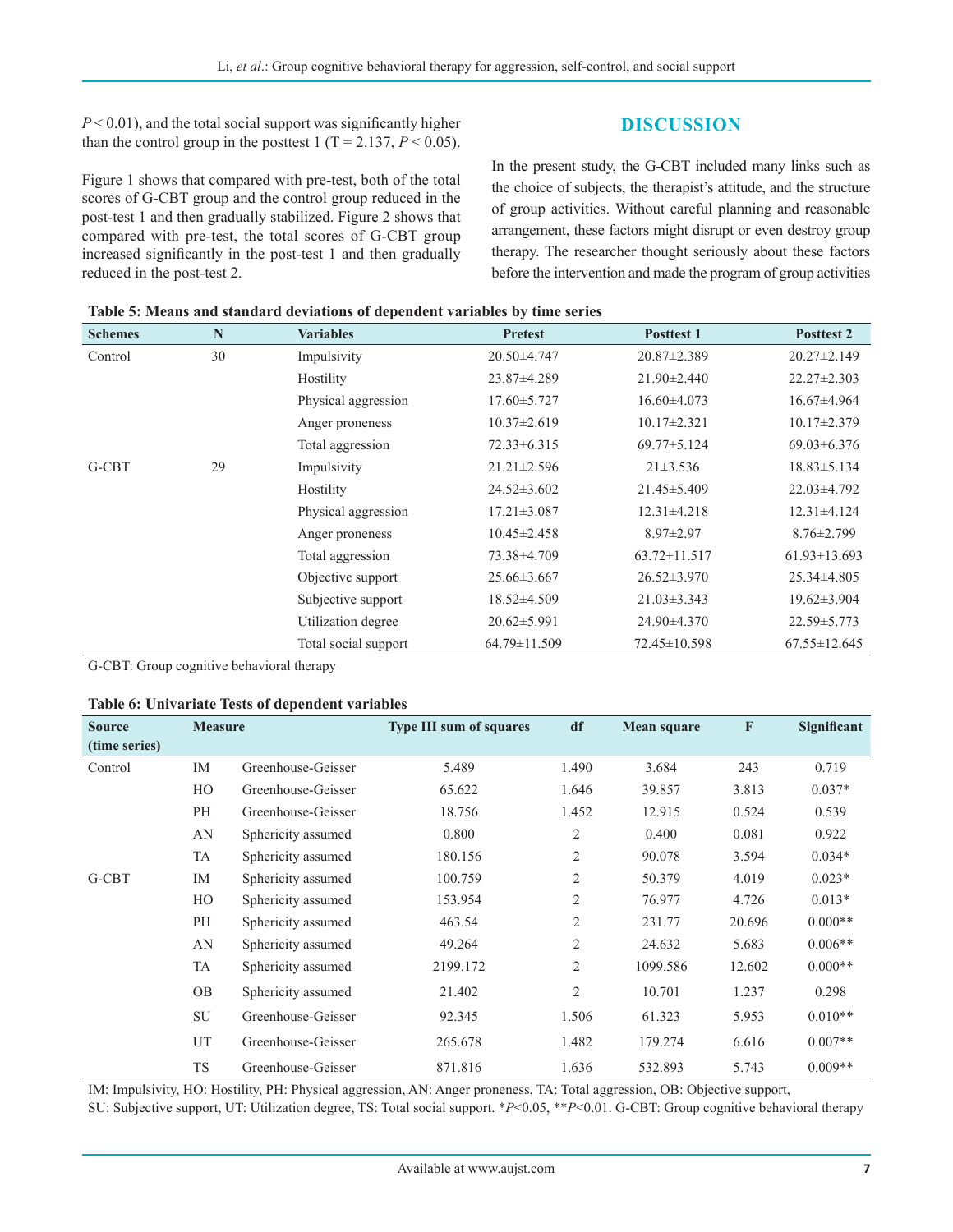

**Figure 1:** Plot of intervention effect for total aggression



**Figure 2:** Plot of intervention effect for total score of social support

combined with the characteristics of this study. First, the nature of the G-CBT groups was homogeneous, structured, developmental, and closed; second, the researcher had accepted the professional training and with practical experience; third, the researcher paid attention to abide by the following principles in the process of intervention: (1) To follow the principles of cooperation, guidance-finding, and Socratic learning; (2) to closely observe the relationship between group members, to encourage open and supportive feedback; (3) to implement the group activities in strict accordance with the established schedule; (4) to balance the group cohesion with empathy style; (5) to solve all kinds of obstacles and problems within the group; and (6) to provide enough autonomy and promote mutual cooperation between the members.[63]

In addition, the researcher gave full consideration on how to promote the subjects' learning process, avoiding highly structured rote learning, also avoiding the unstructured and non-directive methods. In this study, the researcher found that in the process of intervention, there was at least one participant in almost every group who challenged other members or leader. To resolve conflicts triggered by challenging members and increase the cohesion of group was very important. Imperious type, for example, the participants tended to dominate the time of the groups, the researcher used the roundabout strategy or containment strategy to control. Besides, the researcher paid more attention to timely present educational materials in the interaction, to avoid the excessive sermon. In this study, there was only one participant who did not finish the post-test 1 and the post-test 2, and all the rest of the participants had finished the experiment and measurements. This would not influence the results basically.

For the control group, compared with pre-test, there was a significant change on the total score of aggression, the total score of aggression had dropped significantly (*F* = 3.594, *P*   $< 0.05$ ). Through further analysis of the subscales scores, the result showed that the hostility factor had significant difference between pre-test, post-test 1, and post-test 2. Hostility score decreased significantly in the post-test and tracking  $(F =$ 3.813,  $P < 0.05$ ). This mainly involved the internal validity of the design of experiment. Internal validity refers to the degree of a research study design, which correctly shows the results of the study, or causal relationship between independent variables and dependent variables. All factors which belong to the study design can be factors that affect internal validity. These factors mainly include the historical events, the subjects' maturation, research tools or instruments, statistical regression, the selection of subjects, and the disappearance of the subjects and so on. In this study, all participants had just entered the universities. Compared with high school, the environment has changed. In addition, the survey found that all these three universities offer the course of College Students' Mental Health for the 1st year of students. This may affect the results of the study to some extent. This study adopted the randomized pretest-posttest control group design, after the randomization balanced the conditions, the general history events which might have influence on the control group would also produce the similar effects on the G-IPT group. On the premise of subjects with homogeneity, and through a series of control measures, the researcher believed that the differences between processing schemes were caused by the independent variables.

According to the statistical analysis of G-CBT for aggression, there were significant differences on the total score and the scores of all subscales between pre-test, post-test 1, and post-test 2. For impulsivity, there was a significant difference between pre-test, post-test 1, and post-test 2 ( $F = 4.019$ , *P* < 0.05). Combined with the descriptive statistics, the score of impulsivity in the post-test 1 was slightly lower than the pre-test, but it reduced more obviously in the post-test 2. Impulsivity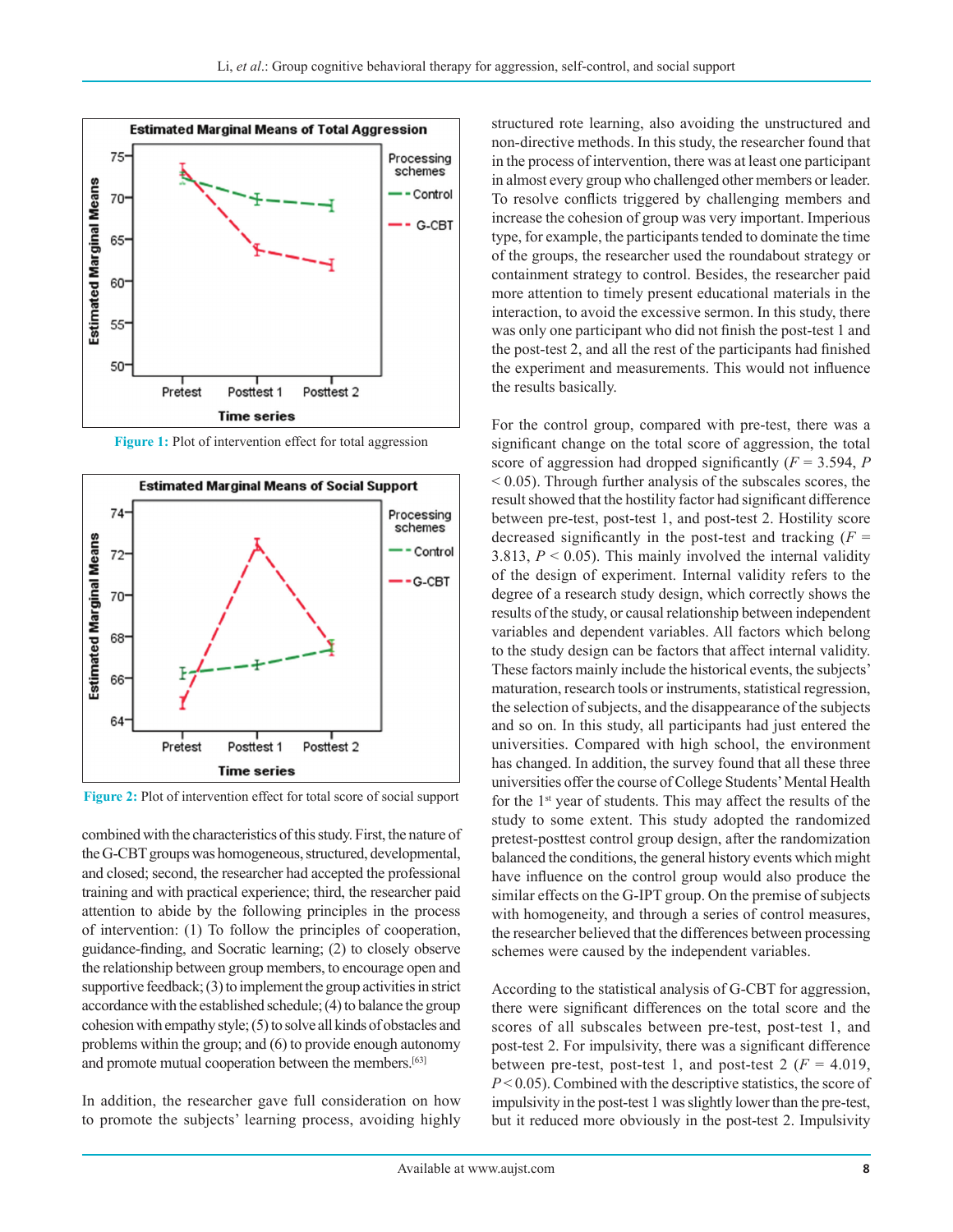concerns a propensity of acting on a whim and behaves by little consideration or reflection of the aftermath that imperils longterm goals and strategies for success.[64] Impulsivity is both a trait of personality and a main component of many disorders such as borderline personality disorder, antisocial personality disorder, and aggression.[65,66] CBT for disorders involving impulsivity is common. As a relatively stable personality factors, it seems to be reasonable that the long-term effect is better than the short-term effect. For hostility, there was significant difference between pre-test, post-test 1, and posttest 2 ( $F = 4.726$ ,  $P < 0.05$ ). Combined with the descriptive statistics, the score of hostility in the post-test 1 was obviously lower than the pre-test, but it appeared a slight rebound in the post-test 2. Hostility is the state of bad feeling and ill will. It is seen as emotional and angry behavior and is often used as a synonym for aggression. The subjects of this study were first grade college students. Just entering the universities, they were not familiar with the environment and the people around them, so they were easy to produce hostility and wariness. As they were gradually familiar with the environment and the people around them, these emotional reactions including hostility might be reduced. This trend had been reflected in the control group. Coupled with the effect of intervention, the phenomenon of the obvious reduction of hostility could be understood. For physical aggression, there was significant difference between pre-test, post-test 1, and post-test 2 (*F* = 20.696, *P* < 0.01). Combined with the descriptive statistics, the score of physical aggression in the post-test 1 was obviously lower than the pre-test, and the score of physical aggression in the post-test 2 was basically the same as the after test. Physical aggression is behavior threatening or causing physical injury toward others that include biting, hitting, kicking, biting, using weapons, or damaging possessions.[67] This result was similar to other previous research results and proved once again that the G-CBT was effective for controlling physical aggression and the effect was stable. For anger proneness, there was significant difference between pretest, post-test 1, and post-test  $2(F=5.683, P<0.01)$ . Combined with the descriptive statistics, the score of anger proneness in the post-test 1 was obviously lower than the pre-test, and the score continued to decline after post-test 1 but tended to be slow. This further showed that G-CBT could quickly and effectively change the subjects' anger proneness, and the intervention effect was durable. In general, the implementation of the G-CBT significantly reduced all subscales' score, which further reduced the total score of aggression.

According to the statistical analysis, for the groups of G-CBT, there was no significant difference on the score total self-control between pre-test, post-test 1, and post-test 2 ( $F = 0.244$ ,  $P > 0.5$ ). In fact, recent evidences of behavioral genetics have shown that in terms of self-control, from 55% to 66% of changeability is descendible<sup>[68,69]</sup> and the stability still has a firm genetic basis over a long period.<sup>[70,71]</sup> This seemed to be an explanation as why the total score of self-control did not change significantly after intervention in this study. However, this did not mean that the processes of socialization were not significant in the progress of self-control. Actually, genetic factors predict aberrance in the interaction with environment,[72-74] just like shown in some other intervention studies.[75,76] If after a much longer period of self-regulation practice, the level of selfcontrol might have further improvement.

According to the statistical analysis, there were significant differences on the total score ( $F = 5.743$ ,  $P < 0.01$ ) and the subscales of subjective support ( $F = 5.953$ ,  $P < 0.05$ ) and utilization degree ( $F = 6.616$ ,  $P < 0.01$ ) between pre-test, post-test 1, and post-test 2 for the participants of G-CBT. Combined with the descriptive statistics, the implementation of the G-CBT significantly increased the subjective support, utilization degree, and total score. There was no significant difference on the score of objective social support  $(F = 1.237)$ ,  $P > 0.05$ ). This reminded that the level of subjective evaluation and feeling of social support had been improved. This change mainly came from the interpersonal problem-solving technique and social skill training. Based on this, the score of utilization degree had changed significantly after intervention. This proved that the participants were able to feel, evaluate, and utilize the social resources more reasonably. At the same time, the improvement level of social support could further help the subjects solve interpersonal problems and contradictions, ease pressure, and then reduce aggression.

## **REFERENCES**

- 1. Bushman BJ, Anderson CA. Is it time to pull the plug on the hostile versus instrumental aggression dichotomy? Psychol Rev 2001;108:273-9.
- 2. Dodge KA, Coie JD, Lynam D. Aggression and antisocial behavior in youth. In: Eisenberg N, Damon W, Lerner RM, editors. Handbook of Child Psychology. NewYork: Wiley; 2006. p. 719-88.
- 3. Farrell AD, Sullivan TN, Esposito LE, Meyer AL, Valois R. Alatent growth curve analysis of the structure of aggression, drug use, and delinquent behaviors and their interrelations over time in urban and rural adolescents. JJ Res Adolesc 2005;15:179-204.
- 4. Karriker-Jaffe KJ, Foshee VA, Ennett ST, Suchindran C. The development of aggression during adolescence: Sex differences in trajectories of physical and social aggression among youth in rural areas. J Abnorm Child Psychol 2008;36:1227-36.
- 5. Simpson K, Janssen I, Craig WM, Pickett W. Multilevel analysis of associations between socioeconomic status and injury among Canadian adolescents. J Epidemiol Community Health 2005;59:1072-7.
- 6. Yen CF, Ko CH, Yen JY, Tang TC, Chang YP, Cheng CP. Internalizing and externalizing problems in adolescent aggression perpetrators, victims, and perpetrator-victims. Compr Psychiatry 2010; 51:42-8.
- 7. Jansen PW, Verlinden M, Berkel AD, Mieloo C, van der Ende J, Veenstra R, *et al*. Prevalence of bullying and victimization among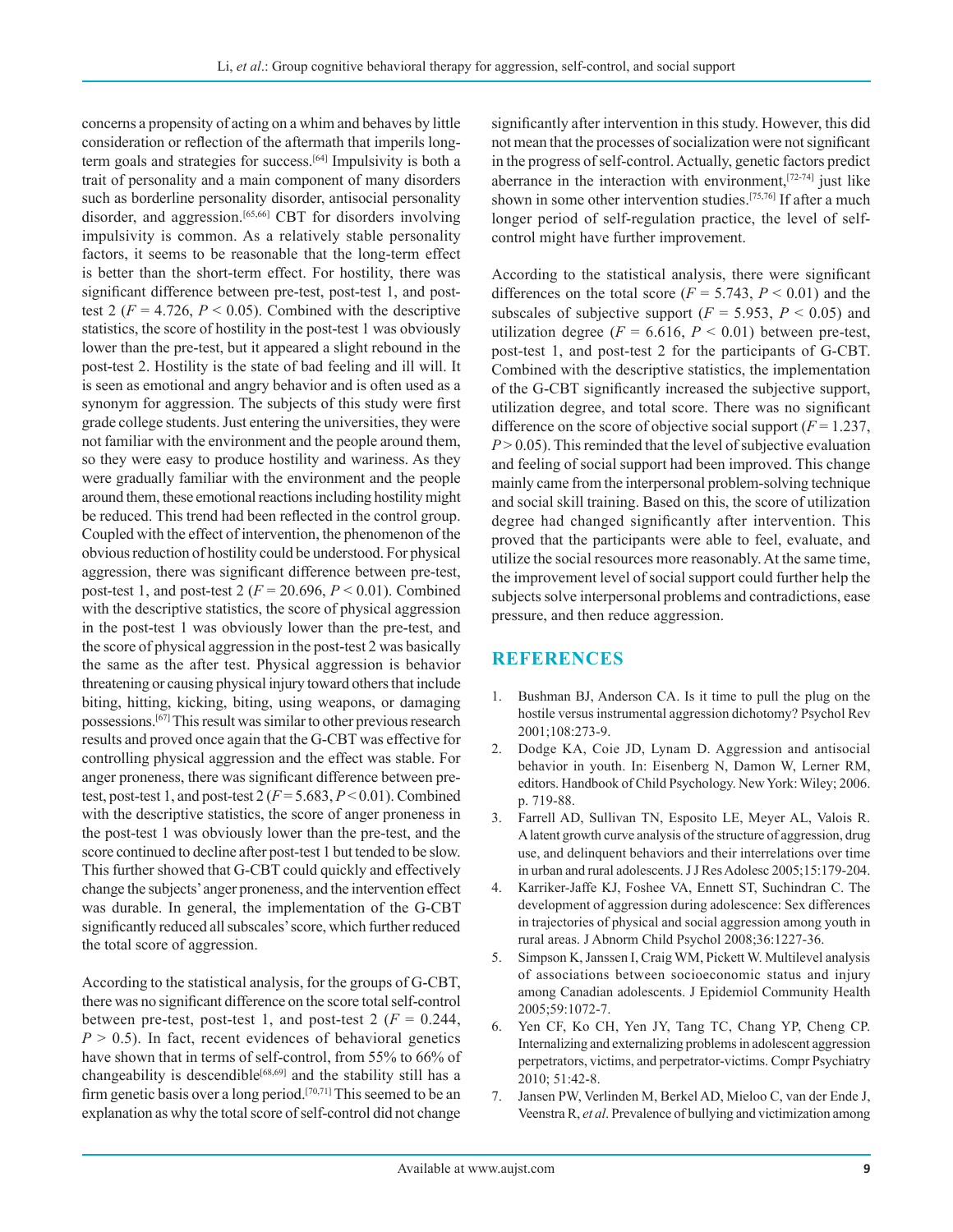children in early elementary school: Do family and school neighbourhood socioeconomic status matter? BMC Public Health 2012;12:1-10.

- 8. Cluvera L, Bowesc L, Gardnera F. Risk and protective factors for bullying victimization among AIDS-affected and vulnerable children in South Africa. Child Abuse Neglect 2010;34:793-803.
- 9. Wang PX, Wang MZ, Lan YJ, Pang QJ, Wang ZM, Shao LH. Analysis on the incidence and relevant risk factors of campus violence among college students. J Chin J Epidemiol 2005;26:943-6.
- 10. Dan D. The psychological and personality factors analysis of contemporary university students' violence crime. J Hum Public Secur Coll 2009;21:80-2.
- 11. Sun JL. Mental Health of College Students. Hangzhou Net; 2008.
- 12. Hua Z. The reason analysis and prevention of crime among college students. China Adult Educ 2011;6:45-7.
- 13. Loebert, R, Stouthamer-Loebert M. Prediction. In: Quay HC, editor. Handbook of Juvenile Delinquency. New York: Wiley; 1987. p. 325-82.
- 14. Pulkkinen L. Finland: The search for alternative to aggression. In: Goldstein AP, Segall MH, editors. Aggression in Global Perspective. New York: Pergaman; 1983. p. 104-44.
- 15. Magnusson D, Stattin H, Duner A. Aggression and criminality in a longitudinal perspective. In: Van Dusen KT, Mednick SA, editors. Prospective Studies of Crime and Delinquency. Doson: Kluwer Nijhoff; 1983. p. 277-301.
- 16. Hellwege J. Preventing juvenile crime: An overview. In: Leone B, Stalcup B, Barbour S, Winters P, editors. Crime: Current Controversies. San Diego: Greenhaven Press. (Original Work Published 1996); 1998. p. 109-12.
- 17. Feindler EL, Engel EC. Assessment and intervention for adolescents with anger and aggression difficulties in school settings. J Psychol Sch 2011;48:243-53.
- 18. Mytton JA, DiGuiseppi C, Gough DA, Taylor RS, Logan S. School-based violence prevention programs: Systematic review of secondary prevention trials. Arch Pediatr Adolesc Med 2002;156:752-62.
- 19. Keith D, Shadi B. The theory-practice gap in cognitive behavioral therapy: Reflections and a modest proposal to bridge the gap. Behav Ther 2013;44:559-67.
- 20. Chen B, Qu XL. Research on "experience of positive emotion" applied to control undergraduates' violence. J Educ Inst Jilin Prov 2013;29:14-6.
- 21. Zhang XY, Gao DG, Fu H. Dialectical thinking reduces aggressive tendencies. Acta Psychol Sin 2011;43:42-51.
- 22. Lisa GF, Steven A. Cognitive behavioural therapy for anorexia nervosa: A systematic review. Clin Psychol Rev 2014;34:54-72.
- 23. Hofmann SG. The Wiley Handbook of Cognitive Behavioral Therapy. Vol. I-III. Chichester, UK: John Wiley & Sons, Ltd.; 2014.
- 24. Smith SW, Daunic AP. Managing Difficult Behaviors through Problem-Solving g Instruction: Strategies for the Elementary Classroom. Boston, MA: Pearson Education, Inc.; 2006.
- 25. Michael M. Cognitive Behavioral Aggression Treatment: Effects on Brain and Behavior; 2015. Clinical Trials. gov Identifier: NCT01264900. Available from: http://www.ClinicalTrials.gov.
- 26. Robinson TR, Smith SW, Miller MD, Brownell MT. Cognitive behavior modification of hyperactivity–impulsivity and aggression: A meta-analysis of school-based studies. J Educ

Psychol 1999;91:195-203.

- 27. Hassett AL, Gevirtz RN. Nonpharmacologic treatment for fibromyalgia: Patient education, cognitive-behavioral therapy, relaxation techniques, and complementary and alternative medicine. Rheum Dis Clin North Am 2009;35:393-407.
- 28. Hayes SC, Villatte M, Levin M, Hildebrandt M. Open, aware, and active: Contextual approaches as an emerging trend in the behavioral and cognitive therapies. Annu Rev Clin Psychol 2011;7:141-68.
- 29. Taylor SF, Liberzon I. Neural correlates of emotion regulation in psychopathology. Trends Cogn Sci 2007;11:413-8.
- 30. Meaghan AL, Britta LA, Jay S. Cognitive-behavioral therapy and decision science. New Ideas Psychol 2013;31:173-83.
- 31. Lemerise EA, Arsenio WF. An integrated model of emotion processes and cognition in social information processing. Child Dev 2000;71:107-18.
- 32. Morrison N. Group cognitive therapy: Treatment of choice or sub-optimal option? Behav Cogn Psychother 2001;29:311-32.
- 33. Aderanti RA, Hassan T. Differential effectiveness of cognitive restructuring and self-management in the treatment of adolescents' rebelliousness. Rom J Psychol Psychother Neurosci 2011;1:193-217.
- 34. Shirin V, Rahman B, Ozouni D, Mitra N. The effectiveness of anger management skills training on reduction of aggression in adolescents. Proc Soc Behav Sci 2010;5:1195-9.
- 35. D'Zurilla TJ, Nezu AM. Problem-Solving Therapy: A Positive Approach to Clinical Intervention. 3<sup>rd</sup> ed. New York: Spring Publishing Company; 2007.
- 36. Mehmet E. Problem Solving Therapy in the Clinical Practice. Aydin: Adnan Menderes University; 2013. p. 49-72.
- 37. Rebecca PA. Social problem-solving skills training: Does it really work? Child Care Pract 2003;9:5-17.
- 38. Pasha G, Gorjian B. The effect of training social skills on increase social development and decrease behavioural disorders in mild retarded children. Aust J Basic Appl Sci 2010;4:4011-9.
- 39. Vahedi SH. The Effect of Different Teaching Methods on the Increasing of Social Skills and Decreasing Aggression in Preschool Children. Ph.D Thesis: The University of Tabriz; 2008.
- 40. Vahedi SH, Fathizar E, Nasb DH, Moghaddam M, Kiani A. The effect of social skills training on decreasing the aggression of pre-school children. Iran J Psychiatry 2007;2:108-14.
- 41. Nangle DW, Erdley C, Carpenter EM, Newman JE. Social skills training as a treatment for aggressive children and adolescents: A developmental–clinical integration. Aggress Violent Behav 2002;7:169-99.
- 42. Yadav P, Iqbal N. Impact of life skill training on self-esteem, adjustment and empathy among adolescents. JIndian Acad Appl Psychol 2009;35:61-70.
- 43. Bijstra JO, Sandy J. Social skills training with earl adolescents: Effects on social skills, well-being, self-esteem and coping. Eur J Psychol Educ 1998;13:569-83.
- 44. Winkleby MA, Ellen F, Meredith D, Sara K, David A, Joel DK. Effects of an advocacy intervention to reduce smoking among teenagers. Arch Pediatr Adolesc Med 2004;158:269-75.
- 45. Davidson LM, Demaray MK. Social support as a moderator between victimization and internalizing-externalizing distress from bullying. School Psychol Rev 2007;36:383-405.
- 46. Miczek KA., de Almeida RM, Kravitz EA, Rissman EF, de Boer SF, Raine A. Neurobiology of escalated aggression and